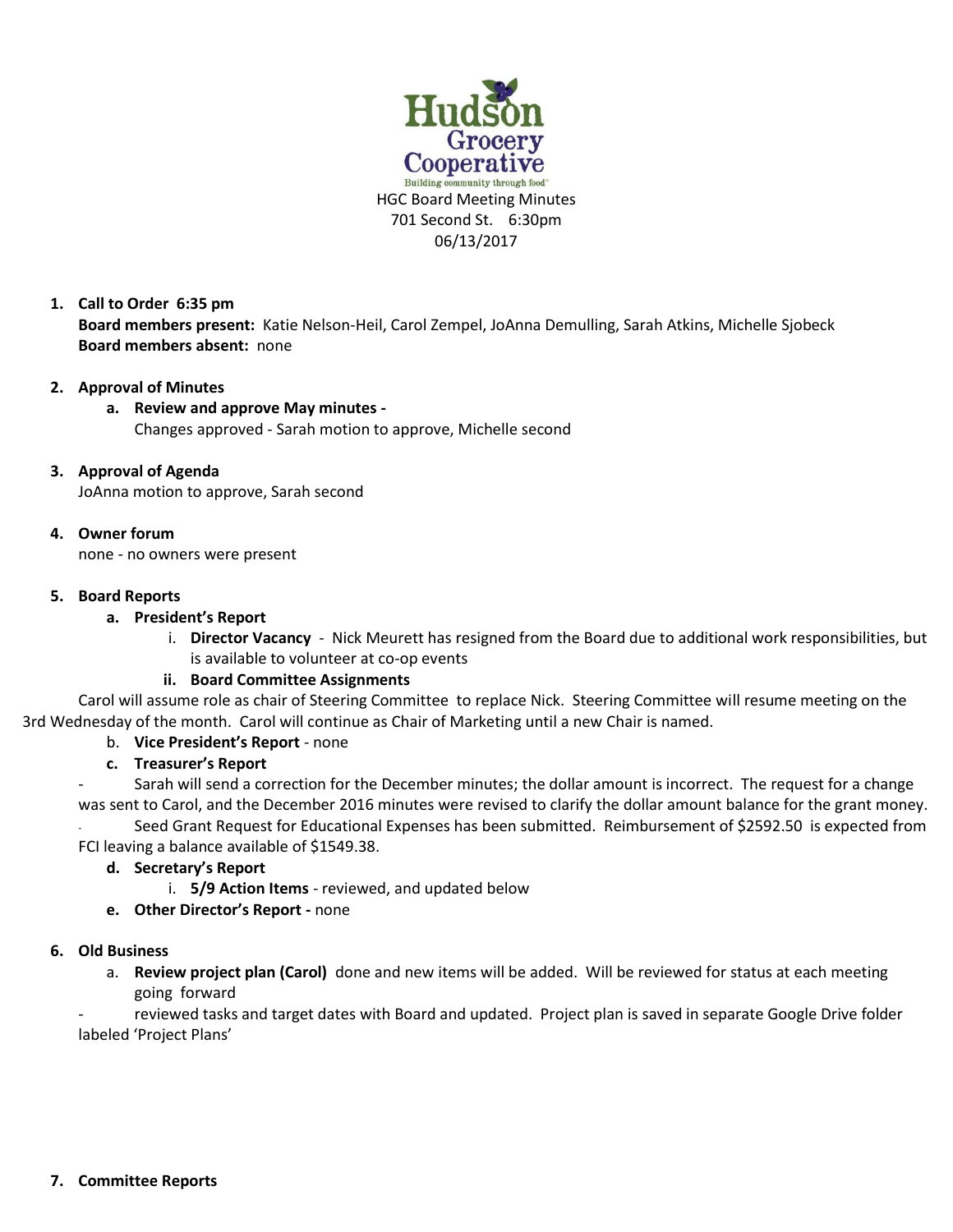## **a. Ownership & Volunteers**

i. **Approve New Owners 478 - 491.** 

Michelle motion to approve JoAnna second

- 478 Joceyln Young Hanson and Jeff Hanson
- 479 Emily Brown and Samuel Urman
- 480 Laura and Carol Milano
- 481 Amy and Joe Donohue
- 482 Cheryl Harbeson and David Petrich
- 483 Lori and Jeffrey Madden
- 484 Brenda and Dennis Daubenspeck
- 485 Sarah and Andy Piepel
- 486 Kelsey Jurek
- 487 Christy and Karl Volk
- 488 Ryan and Heather Pomeroy
- 489 Robin and Mark Arneson
- 490 Heather and Don Milbrath
- 491 Gary Borglund and Lynn Wakefield

## **b.** M**arketing & Communications -**

Marketing should bring ideas to the July meeting for events for next fiscal year based on previous year's events. There was a suggested budget of \$2,600 for the 2017 - 2018 fiscal year.

- **Spring to 500 Update**  campaign is going very well! Looks like we will meet our goal of 500 Owners.
- **c. Steering -** no updates. There will be a meeting on June 22nd.

## **8. New Business**

- **a. Budgets for Upcoming Year -** due, and to be discussed at the July meeting
- b. **Committee Charters -** review in the next committee meeting for O/V and Marketing
- c. **Annual Goals**  due, and to be discussed at July meeting
- d. **Board Training**  will be budgeted by Steering Committee
- **e. Board retreat/working session**

Purpose of meeting is to review co-op policies, and all documents in the Board binder.

Scheduled for Wednesday, 6/28 at 5:30pm @ Sarah's office

 f. **Question from Sarah regarding the status for updating the Google Plus page:** Katie and JoAnna have been working on this. It's a time-consuming process based on Google's requirements for changes and approvals

9. **Adjournment** 8:27pm